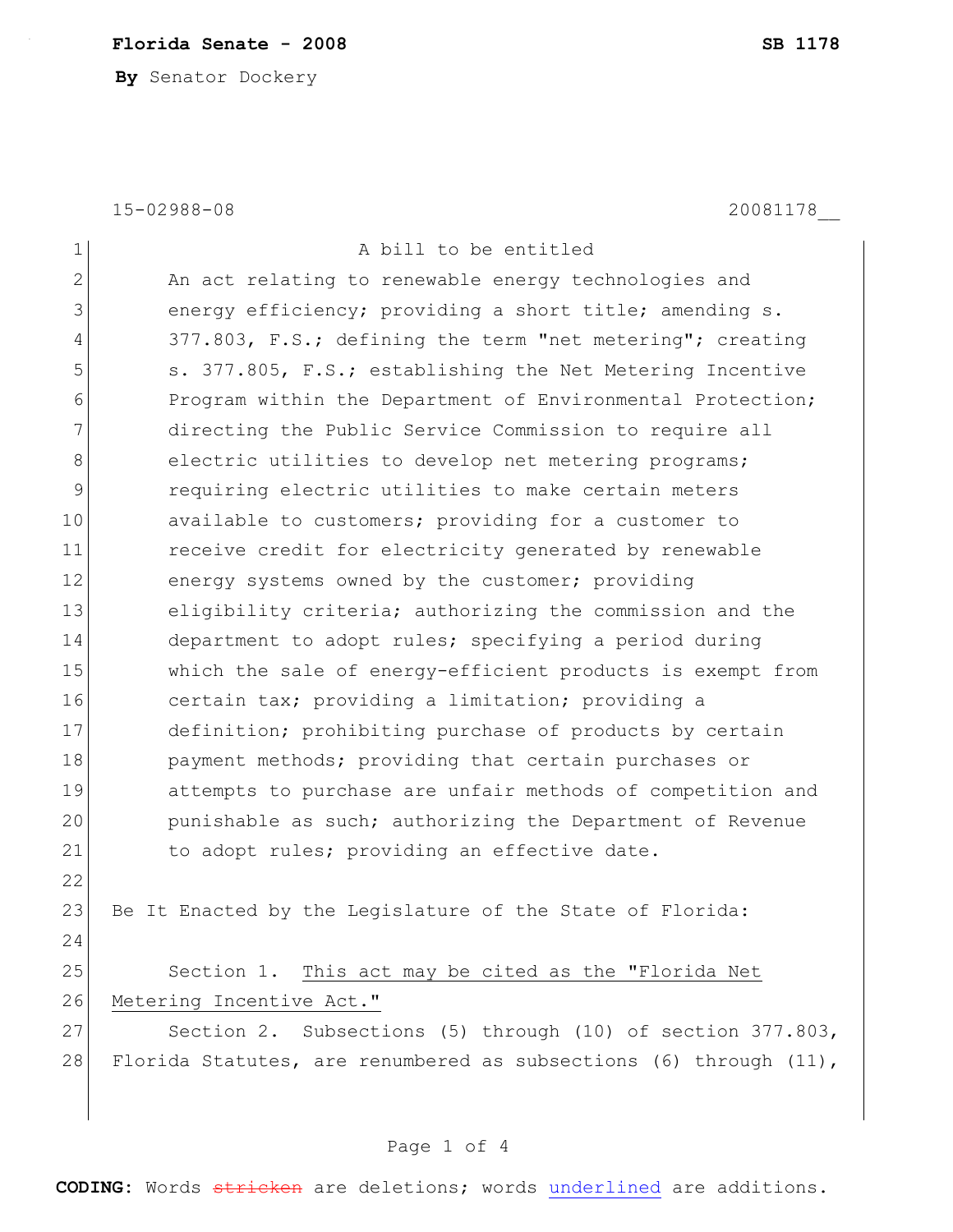15-02988-08 20081178\_\_ 29 respectively, and a new subsection (5) is added to that section 30 to read: 31 377.803 Definitions.--As used in ss. 377.801-377.806, the 32 term: 33 (5) "Net metering" means a process by which an electric 34 utility credits a customer at the full retail rate for 35 electricity produced by one or more renewable energy systems 36 generating more electricity than the customer consumes. 37 Section 3. Section 377.805, Florida Statutes, is created to 38 read: 39 377.805 Net Metering Incentive Program.--40 (1) The Net Metering Incentive Program is established 41 within the department to provide consumers with an incentive to 42 use renewable energy technologies by increasing the value of the 43 energy they create. 44 (2) The commission shall require all electric utilities to 45 develop net metering programs that meet the requirements of this 46 subsection. The utilities shall make available to customers 47 reversible electric meters that subtract the amount of 48 electricity a customer generates from the amount of energy a 49 customer consumes. The customer shall receive credit at the full 50 retail rate for electricity generated by eligible renewable 51 energy systems. If the customer's system generates more energy  $52$  than the customer consumes during a billing cycle, the customer 53 shall pay only the basic charge for service and the excess credit 54 shall be carried forward to the following billing cycle. Pursuant 55 to s. 366.81, the utility may not discriminate in the rate or 56 rate structure on the basis of the customer-owned renewable 57 energy system.

## Page 2 of 4

**CODING:** Words stricken are deletions; words underlined are additions.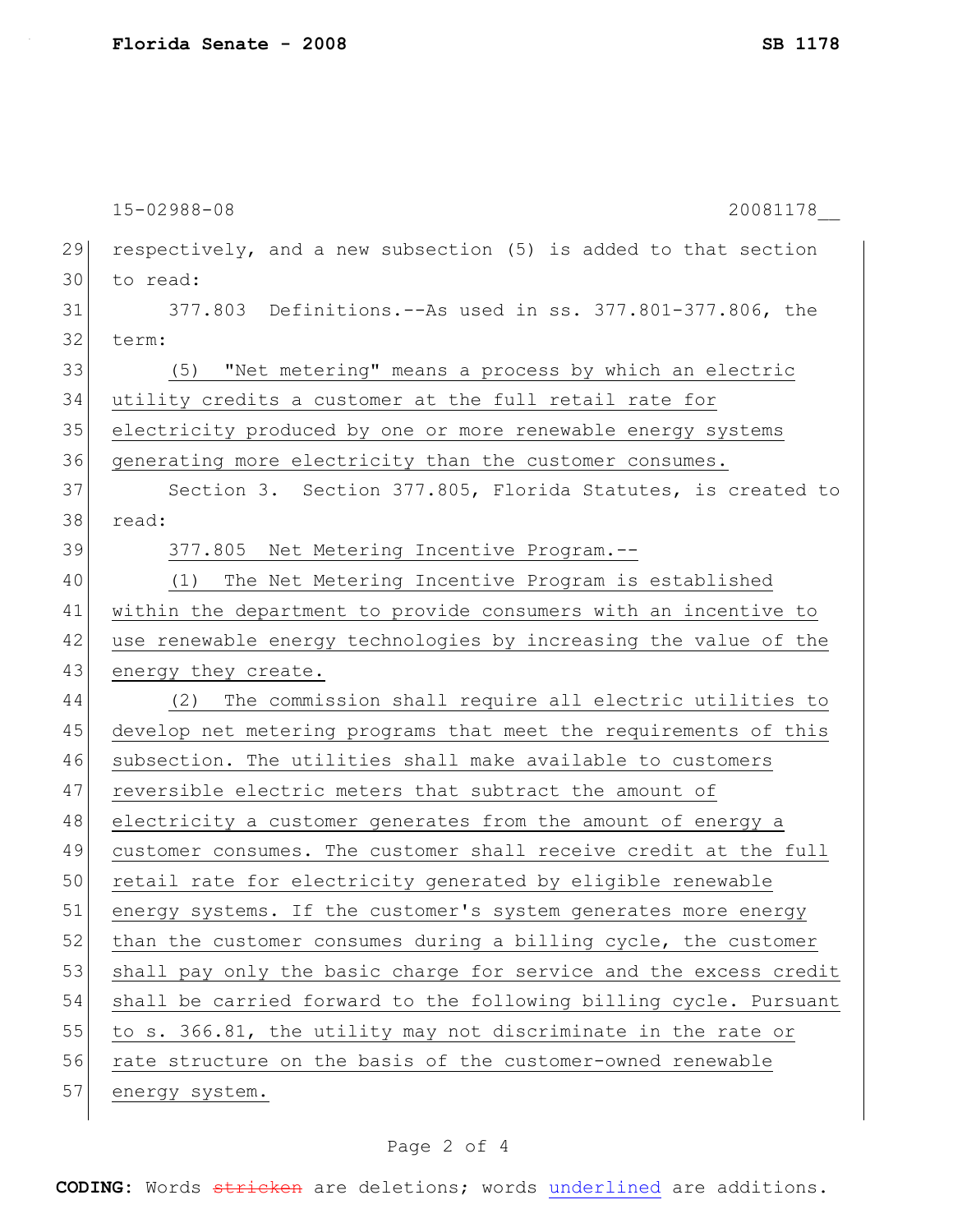15-02988-08 20081178\_\_

| 58 | (3) To be eligible to participate in the program, the             |  |  |  |
|----|-------------------------------------------------------------------|--|--|--|
| 59 | customer's system must use a renewable source of energy to        |  |  |  |
| 60 | produce the electricity, must have an aggregate power output of   |  |  |  |
| 61 | no more than 25 kilowatts single-phase or 100 kilowatts three-    |  |  |  |
| 62 | phase, and must meet the safety and compatibility requirements    |  |  |  |
| 63 | set by rule of the commission.                                    |  |  |  |
| 64 | (4) The commission and the department may adopt rules             |  |  |  |
| 65 | pursuant to ss. 120.536(1) and 120.54 to implement and administer |  |  |  |
| 66 | this section, including any amendment of current interconnection  |  |  |  |
| 67 | standards.                                                        |  |  |  |
| 68 | Section 4. The period from 12:01 a.m., October 5, 2008,           |  |  |  |
| 69 | through midnight, October 14, 2008, shall be designated "Energy-  |  |  |  |
| 70 | Efficient Products Sales Tax Holiday," and the tax levied under   |  |  |  |
| 71 | chapter 212, Florida Statutes, may not be collected on the sale   |  |  |  |
| 72 | of a new energy-efficient product having a selling price of       |  |  |  |
| 73 | \$1,500 or less per product during that period. This exemption    |  |  |  |
| 74 | applies only when the energy-efficient product is purchased for   |  |  |  |
| 75 | noncommercial home or personal use and does not apply when the    |  |  |  |
| 76 | product is purchased for trade, business, or resale. As used in   |  |  |  |
| 77 | this section, the term "energy-efficient product" means a         |  |  |  |
| 78 | dishwasher, clothes washer, air conditioner, ceiling fan,         |  |  |  |
| 79 | incandescent or florescent light bulb, dehumidifier, programmable |  |  |  |
| 80 | thermostat, or refrigerator that has been designated by the       |  |  |  |
| 81 | United States Environmental Protection Agency or by the United    |  |  |  |
| 82 | States Department of Energy as meeting or exceeding the           |  |  |  |
| 83 | requirements under the Energy Star Program of either agency.      |  |  |  |
| 84 | Purchases made under this section may not be made using a         |  |  |  |
| 85 | business or company credit or debit card or check. Any            |  |  |  |
| 86 | construction company, building contractor, or commercial business |  |  |  |

## Page 3 of 4

**CODING:** Words stricken are deletions; words underlined are additions.